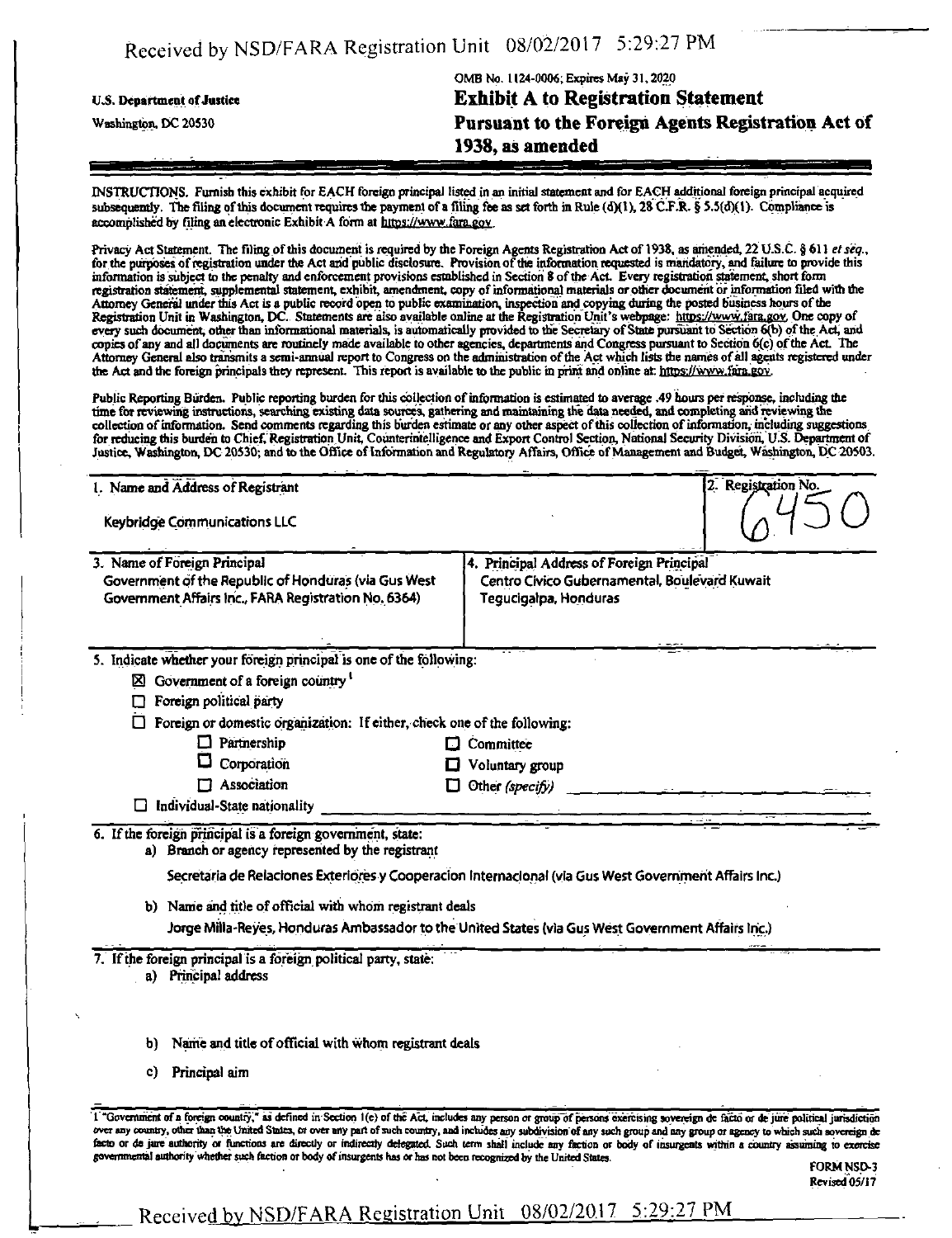8. If the foreign principal is not a foreign government or a foreign political party:

a) State the nature of the business or activity of this foreign principal.

b) Is this foreign principal:

| Supervised by a foreign government, foreign political party, or other foreign principal         | Yes $\square$ No $\square$ |
|-------------------------------------------------------------------------------------------------|----------------------------|
| Owned by a foreign government, foreign political party, or other foreign principal              | Yes $\Box$ No $\Box$       |
| Directed by a foreign government, foreign political party, or other foreign principal           | $Yes \Box No \Box$         |
| Controlled by a foreign government, foreign political party, or other foreign principal         | Yes $\Box$ No $\Box$       |
| Financed by a foreign government, foreign political party, or other foreign principal           | Yes $\Box$ No $\Box$       |
| Subsidized in part by a foreign government, foreign political party, or other foreign principal | Yes $\square$ No $\square$ |

*9. Explain fully all items answered "Yes" in Item 8(b). (If additional space is needed, afull insert page must be used)* 

10. If the foreign principal is an organization and is not owned or controlled by a foreign government, foreign political party or other foreign principal, state who owns and controls it.

#### **EXECUTION**

In accordance with 28 U.S.C. § 1746, the undersigned swears or affirms under penalty of perjury that he/she has read the information set forth m this Exhibit A to the registration statement and that he/she is familiar with the contents thereof and that such contents are in their entirety true and accurate to the best of his/her knowledge and belief.

|                   | <b><i><u>ALCOHOL: 1989</u></i></b>       |           |
|-------------------|------------------------------------------|-----------|
| Date of Exhibit A | Name and Title                           | Signature |
| 08/02/2017        | Robert R. Schrum, Jr., Managing Director | 公         |

Received by NSD/FARA Registration Unit 08/02/2017 5:29:27 PM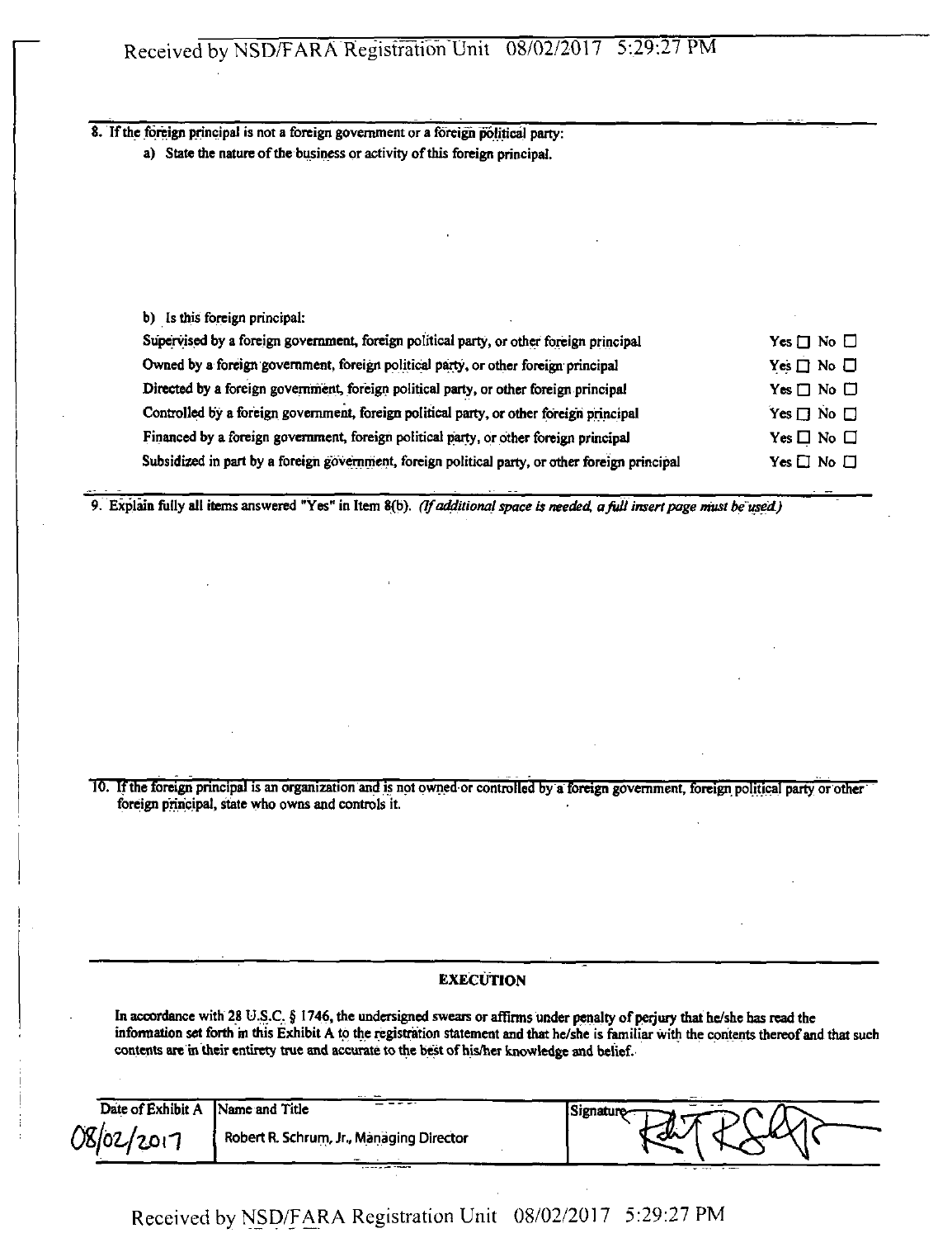## Received by NSD/FARA Registration Unit 08/02/2017 5:29:18 PM

## OMB No. 1124-0004; Expires May 31,2020 **u.s. Departmeni of jnstice Exhibit B to Registration Statement Washington, DC 20530 Pursuant to the Foreign Agents Registration Act of 1938, as amended**

INSTRUCTIONS. A registrant must furnish as ah Exhibit B copies of each written agreement and the terms and conditions of each oral agreement with his foreign principal, including all modifications of such agreements, or, where no contract exists, a full statement of all the circumstances by reason of which the registrant is acting as an agent of a foreign principal. Compliance is accomplished by filing an electronic Exhibit B form at https://www.fara.gov.

Privacy Act Statement. The filing of this document is required for the Foreign Agents Registration Act of 1938, as amended, 22 U.S.C. § 611 et seq. for me purposes of registration under the Act and public disclosure. Provision of the information requested is mandatory, and failure to provide the information is subject to the penalty and enforcement provisions established in Section 8 of the Act. Every registration statement, short form registration statement, supplemental statement, exhibit, amendment, copy of informational materials or other document or information filed with tbe Attorney General under this Act is a public record open to public examination, inspection and copying during me posted business hours of the Registration Unit in Washington, DC. Statements are also available online at the Registration Unit's webpage: https://www.fara.gov. One copy of every such document, other than informational materials, is automatically provided to the Secretary of State pursuant to" Section 6(b) of the Act, and copies of any and all documents are routinely made available to other agencies, departments and Congress pursuant to Section 6(c) of the Act. The Attorney General also transmits a semi-annual report to Congress on the administration of the Act which lists the names of all agents registered under the Act and the foreign principals they represent. This report is available to the public in print and online at: https://www.fara.gov.

Public Reporting Burden. Public reporting burden for this collection of mfonnation is estimated to average .33 hours per response, including the time for reviewing instructions, searching existing data sources, gathering and maintaining the data needed, and completing and reviewing the collection of mfonnation. Send comments regarding this burden estimate or any other aspect of this collection of information, including suggestions for reducing this burden to Chief, Registration Unit, Counterintelligence and Export Control Section, National Security Division, U.S. Department of Justice, Washington, DC 20530; and to the Office of Information and Regulatory Affairs, Office of Management and Budget, Washington, DC 20503.

| 1. Name of Registrant               | 2. Registration No. |
|-------------------------------------|---------------------|
| <b>Keybridge Communications LLC</b> |                     |

3. Name of Foreign Principal

Government of the Republic of Honduras (via Gus West Government Affairs Inc, FARA Registration Na 6364)

#### Check Appropriate Box:

- 4.  $\boxtimes$  The agreement between the registrant and the above-named foreign principal is a formal written contract. If this box is checked, attach a copy of the contract to this exhibit.
- 5.  $\Box$  There is no formal written contract between the registrant and the foreign principal. The agreement with the above-named foreign principal has resulted from an exchange of correspondence. If this box is checked, attach a copy of all pertinent correspondence, including a copy of any initial proposal which has been adopted by reference in such correspondence.
- 6.  $\Box$  The agreement or understanding between the registrant and the foreign principal is the result of neither a formal written contract nor an exchange of correspondence between the parties. If this box is checked, give a complete description below of the terms and conditions of the oral agreement or understanding, its duration, the fees and expenses, if any, to be received.
- 7. Describe fully the nature and method of performance of the above indicated agreement or understanding.

Pursuant to the attached Services Agreement and Statements of Work, Gus West Government Affairs Inc. will pay Keybridge Communications LLC for services provided.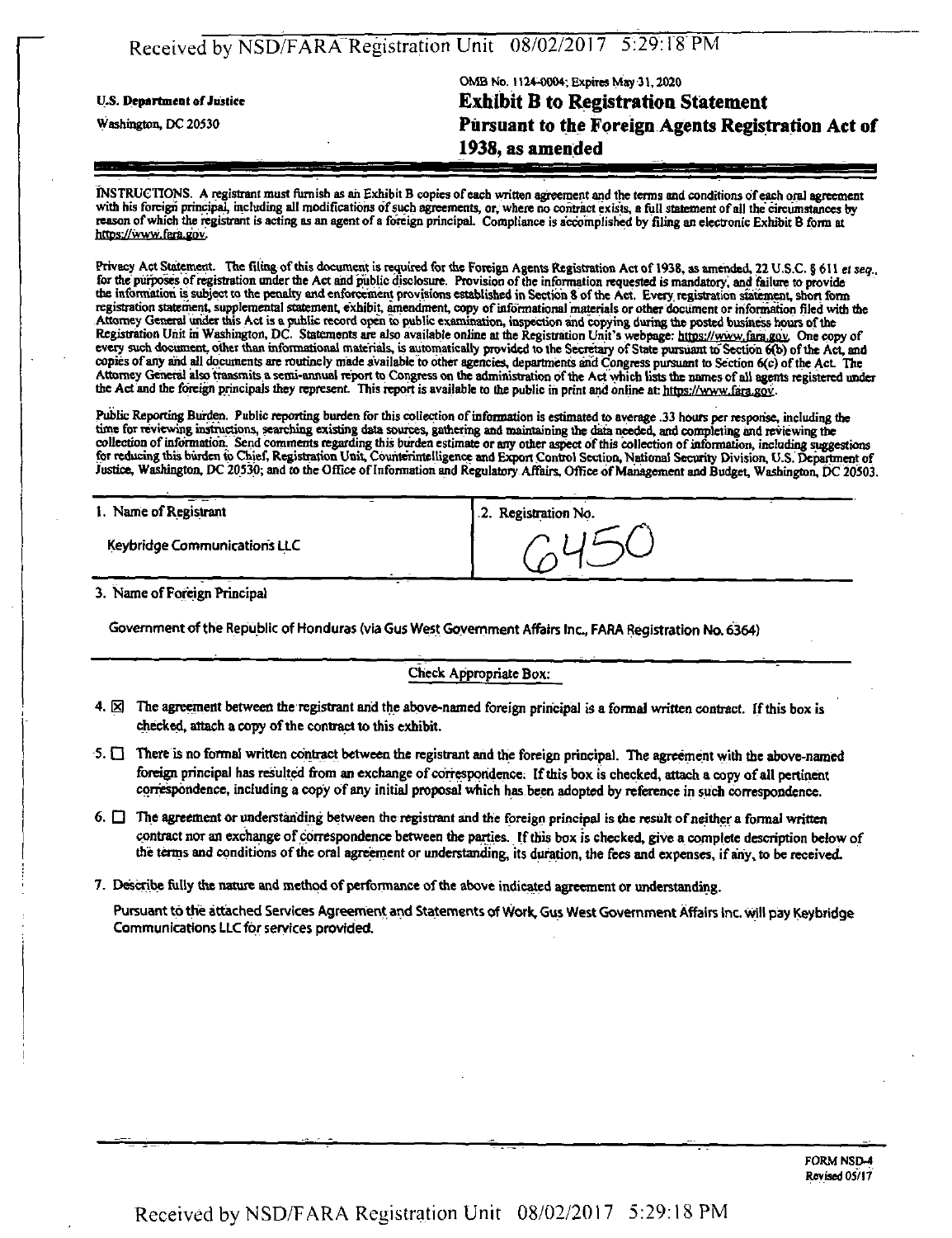# Received by NSD/FARA Registration Unit 08/02/2017 5:29:18 PM

8. Describe fully the activities the registrant engages in or proposes to engage in on behalf of the above foreign principal.

When directed by Gus West Government Affairs Inc., Keybridge Communications LLC will distribute press releases to the media with news about the Republic of Honduras.

Second, when directed by Gus West Government Affairs Inc., Keybridge Communications LLC will ask the media to interview and write articles about representatives of the Republic of Honduras.

Third, at the direction of Gus West Government Affairs Inc., Keybridge Communications LLC will monitor the media for news of interest to the Republic of Honduras.

Will the activities on behalf of the above foreign principal include political activities as defined in Section I(o) of the Act and in the footnote below? Yes  $\boxtimes$  No  $\Box$ the footnote below? Yes  $\boxtimes$ 

If yes, describe all such political activities indicating, among other things, the relations, interests or policies to be influenced together with the means to be employed to achieve this purpose.

When directed by Gus West Government Affairs Inc., Keybridge Communications LLC will distribute press releases to the media with news about the Republic of Honduras.

Second, when directed by Giis West Government Affairs Inc, Keybridge Communications LLC will ask the media to interview and write articles about representatives of the Republic of Honduras.

#### **EXECUTION**

In accordance with 28 U.S.C. § 1746, the undersigned swears or affirms under penalty of perjury that he/she has read the information set forth in this Exhibit B to the registration statement and that he/she is familiar with the contents thereof and that such contents are in their entirety true and accurate to the best of his/her knowledge and belief.

| Date of Exhibit B<br>Name and Title<br>Signature <sub>z</sub><br>RELARSHAP |            |                                          |  |
|----------------------------------------------------------------------------|------------|------------------------------------------|--|
|                                                                            |            |                                          |  |
|                                                                            | 08/02/2017 | Robert R. Schrum, Jr., Managing Director |  |

Footnote: "Political activity," as defined in Section 1(o) of the Act, means any activity which the person engaging in believes will, or that the person intends to, in any way influence<br>any agency or official of the Govern domestic or foreign policies of the United States or with reference to the political or public interests, policies, or relations of a government of a foreign country or a foreign political party.

## Received by NSD/FARA Registration Unit 08/02/2017 5:29:18 PM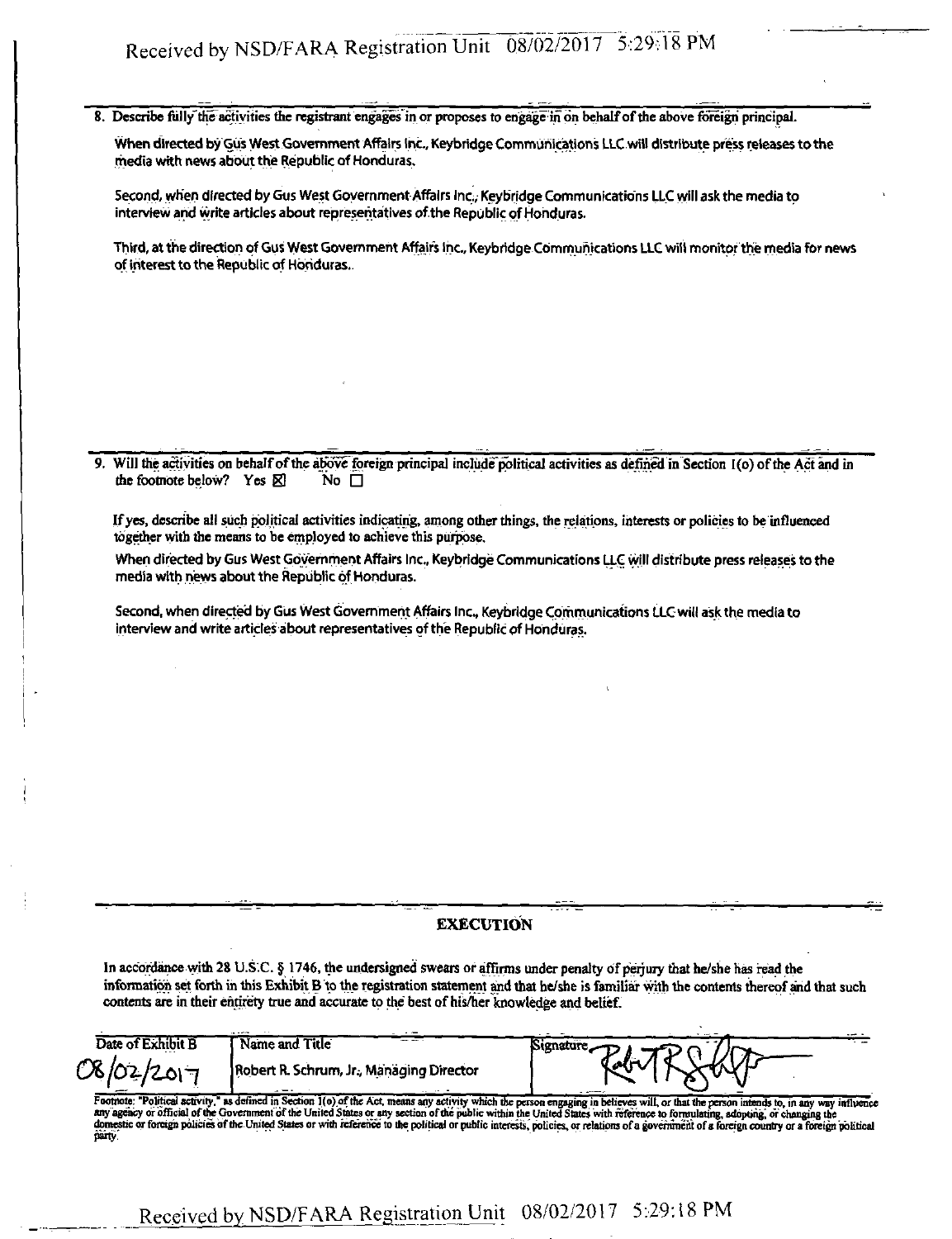#### **SERVICES AGREEMENT**

THIS SERVICES AGREEMENT ("Agreement") is made and discrete late an ship 30th day of September, 2016 (the "Effective Date") by and between KEYBRIDGE COMMUNICATIONS, LLC. . District of Columbia limited liability company ("Keybridge") and the undersigned client ("Client").

Gus West Government Attairs, Inc. **CLIENT:** 

615 G S. SE **ADDRESS:** Washington, DC 20003

Gus Wost **CONTACT:** President  $a$ uswest $\circledR$ verizon.net 202-423-5500

NOW THEREFORE. In consideration of Keypridge's provision of the Services (as defined hatow) to Client and for other good and valuable consideration, the receipt and sufficiency of which is hereby acknowledged, the parties haraby agree to be bound by the Terms and Conditions attached horste and incorporated herein.

#### **AGREEMENT**

Terms and Conditions. The Terms and Conditions attached hereto shall be binding 1. upon the perties and are hereby incorporated harain for all purposes.

2. Services. Cilent hereby angages Koybridge to provide such public relations services (the "Services") asscribed in one or more sequentially numbered Statements of Wark, each of which shall be attached hereto and incorporated herein for all purposes (each a "SOW").

Service Fees. Client agrees to remit payment in accordance with the Terms and 3. Conditions and in the amounts set forth on the applicable SOW for Services rendered during the term of this Agreemant.

IN WITNESS WHEREOF, the undersigned parties have executed this Agreement, which Indarparetes the sttadhed Terms and Conditions as archa dato set forth above.

nications, LLC

 $G_{\cdots}$ ira, Ino.

Name: Gua Title: President

 $\mathbf{1}$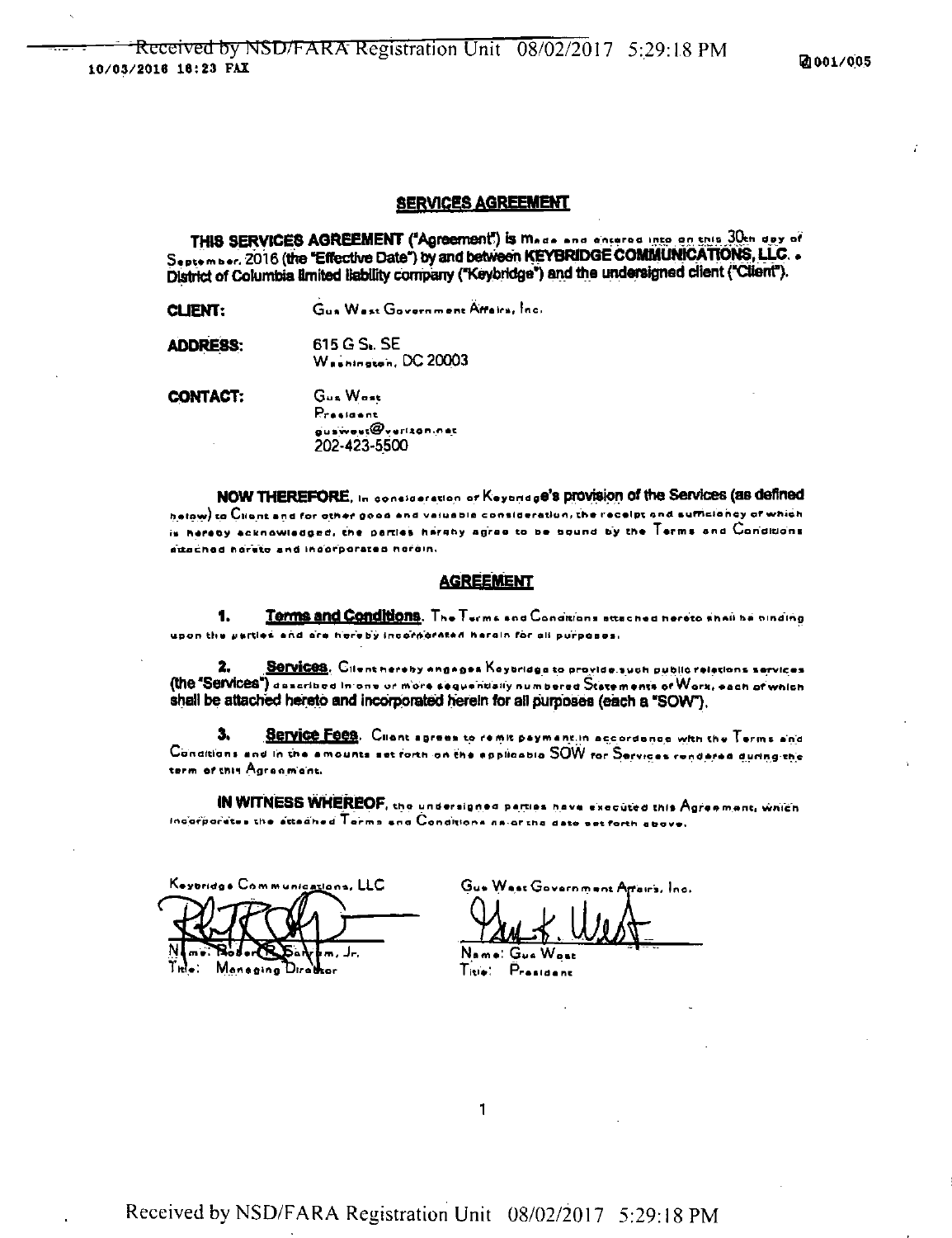#### **KEYBRIDGE COMMUNICATIONS, LLC** a District of Columbia limited liability company

#### **Terms and Conditions**

The following terms and conditions ('Terms and Conditions') are incorporated into the Services Agreement hatween Kaybridge end Client.

Services. Client hereby engages 4. Kayhvidga za projudo duan Sarjunas da may na enquested from time to time by Chant in accordence with and usen thave Terms and Conditions.

EXDORSES. Colent shall reimburse Ż. Kayaridae ter eny outer poeket expenses, provided thet those expenses are pre-approved in writing by the Citant. Expense reimbursement unall be due upon regalet of invoice.

Change Orders. An onences to 3. Services shall be subject to Keybridge's prior written approval, and upon such approval the perties hereto shall execute a william description of the chenge ("Change Order"). The terms of a Change Order shall prevell over the terms of this Agreement.

Payments. Services with he bitted  $\blacktriangle$ within 30 days of commencing the same,  $14.014.04$ itherwise agreed to in the applicatio SOW by Kaybridge, Ir paymant is not received within torty-riva (45) says from the data of the invoice, a late payment Tex aqual to the greater or \$50.00 or 2% or the inveice ameunt will be epolled to the invoice. Accitionally, Interest on unpaid involves of other amounts oue nereunder shall aborue at the rate of 1.5% per month or the maximum amount permitted by law until paid. No payment by the Client of a farrer amount than the emount set forth on the invoice shall be deemed to be a poymers in full of the amount due, nor shall any endorsement of statement on any check or any letter aucompanying any check or neymant be deemed an eccoid and satisfaction, and Keybridge may accept such check or payment without prejudice to Keybridge's right to recover the balance of such amount due or puroue any other remeas provided for nerein. Keybridge may, without limitation or pensity, discontinue the provision of Services in the event of a dispute and/or delinquent rees due it. Prices set forth on = SOW are subject to chenge by Keybridge upon thirty (30) days governes netted. Services requested by the Crient that are not listed on a SOW will be billed at

#### B. Indemnification

 $5.1$ Client Indemnitiestien. Client shall Indamnify, defend and hold Keybridge becomes from and egalnat any and all liebilities, losses, demoger experises, including reasonable attorneys' fees and nosts, which Kaybridge incurs as a result of any olaim; suit or preasading brought or threatened erising out or the nature or use of Client's products or services or any

assertions Keybridge makes on Cilent's behalf, Including extentions about Client. Its predicts or services, or its sampatitars and any of their products of services, in any materials propored by Keybridge for Client, if such essetions are besed upon information, representations, reports, data er retensen napplied to Keynringe by ne through Cilent, or which Cilent approvaa. Ie Kayneidon is caquirad en caspond en. percolpate in, or assist Client with any illigation commenced or chreatened against Citent by a third party, Crient snall compensate Keyeridge, at Keybridge's then current hourly billing rate, for such time as may be expended by Keybridge's employees, enu Cuvnt shëit retinburse Kaybridge ror any expenses Inaucrea which erise from such respunse, psilaupolium or assistenting by Koynridge. Koyoridge shall have no Uninuity to Clinnt or any other party for any dialms orising erom marariala nallverna ay Kaynringa to a third party, including sna prasil, which are misconstruct, mixinterpreted or misused. Client's duty to indemnify Keypridge under this contract shall survive the cancelladon or fermination of this Agreement.

 $5.2$ Keyaridge **Indemnification.** Keysridge shall indemnity, datand and held Citant harmless from and southst any and all tistillian, loases damages or expenses, including reasonable attorneys' rees and gosts, which Cilent inquis as a result of any claim, suit or processing prought or threatened against it which arises from the infringement of a third party's copyright, patent or other intellectual property rights by Keybridge in connection with the Services rendered nereunder (each, an "infringing liem") untess such infringing item was provided to Keybridge directly or indirectly by Cilent. Keybridge shall have no linulity to Chent of any other party for any distals arising from meterials delivered by Keybridge to a third perty, tentualing the prose, which are integenemued, misinterpreted or misused.

Rights to Work Product. The work prodúsk sreated by Kaybridge specifically for Cilens shall be transferred to Client upon Keybridge's receipt of all rads and charges aue nerounder. Nontransterable work product, including, but net limited to, intellectual property (such an enflwere, type from or third party owner property) is a positionly excluded from the sibava grant. Kayhringa ratalos'tha-right, this and interest to nny and all announts, graphics, onny. designs, and exter intellectual property other than that Which is delivered to Client.

7. Independent Contractor. The perties hereto agree that Keypridge is an independent

 $\overline{2}$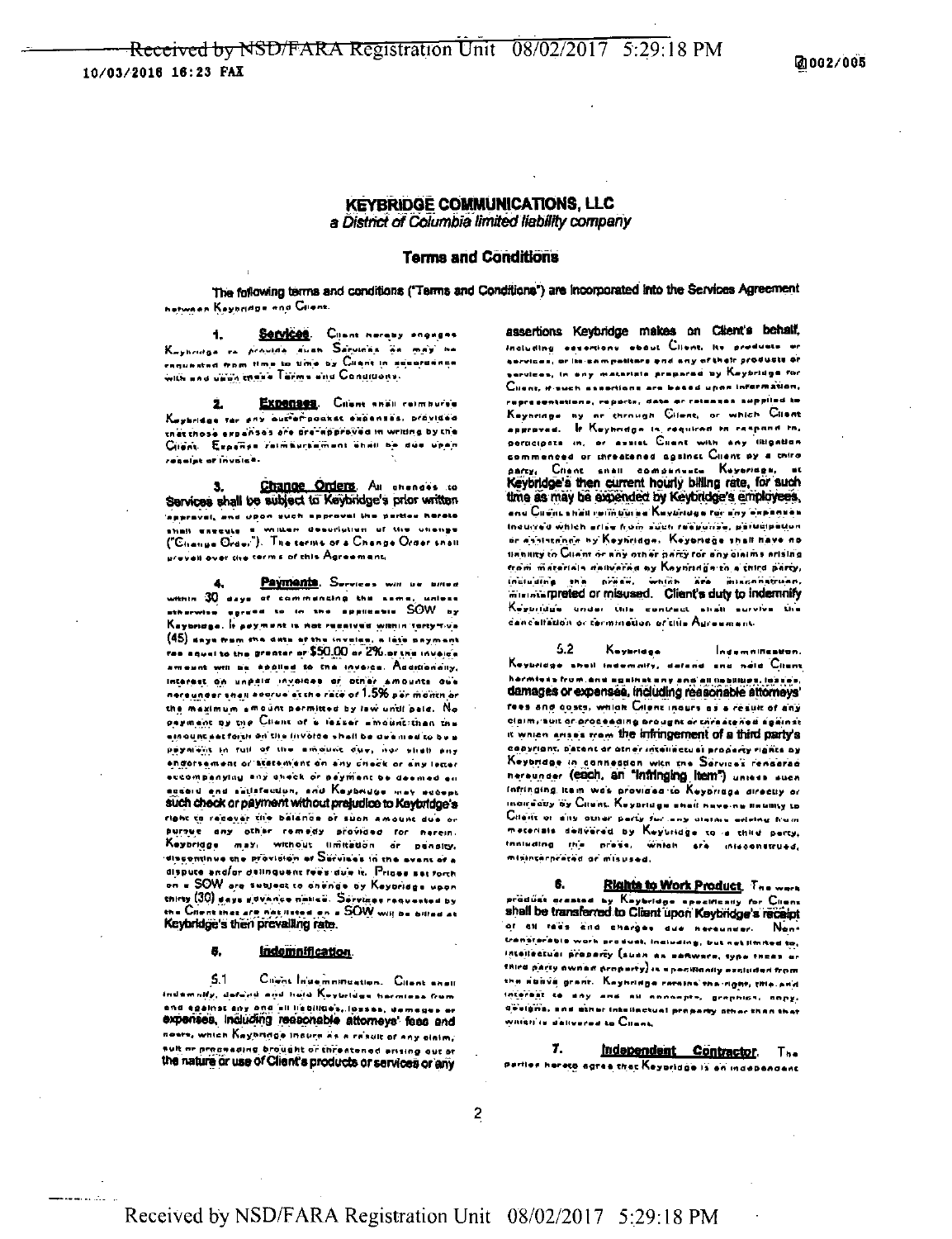eantractor ana, as such, neither Koybridge nor its .•rtun'ne i art on go ooritldore d a'mployae(») of Cllant,

8. Term and Termination  $T_{\text{b}}$ Agreement anest commence as or the Erfective Date end anali continue until the Service's required hereunder have been nompleted, uniess terminated earlier in ausuruance with this Seution B. Eltlier party may tarminata this Auroam ant fur any reason following thirty (30) aava written notice to the other party. Natwithstanding the foregoing, howaver, Kaybriage may ter minate this Agraem ant Immadiately and without the necessity of advanced notice In the event of Client's hraach of this Agreement. Client shell pay Kaybridge for all Sarvicea (including cests incurred) that have been performed through and including the effective date of auch termination, glus eny and all netwol and reesanaale win'd dawn casts rasuiking from such termination ,

#### 9. Obligations/Communications.

Knyariage egrees to use commercially recentible efforts, resources, diligation and Judgment in the BraseraUuri and usvelopment of all Services and materiale fur Cilent. In axchange, Cilent agrees to ressenship quoperate and assist Keybridge In the pettermance of the Servines to he rendered, by providing Information, accass to Client personnal and env and all other materials, services, data, or the ilse mas Keybridge may reasonably request. Keybridge is authorized to communicate and/or transmit electronic meli to third a trice for and on behalf of  $C$ llant englas in Client's name as It relates to generating artides, octeas, ietters to the editor, end/or almiter news items in the media.

10. **Limitation of Liability**. Except for any amounts due and payeule to Keyuridua hareunder, neither party's iis unity for any to each of this Agreement ar any damapas arising out of this Agreement, regardiass of the form of ection, shall exceed fifty persent (50%) at the aggregate total paid by Client to Kayundae during the immediately preceding als  $(6)$ menth period under the statement of work giving mas to such liability or damages ("Liability Limitation Amount"), In no avent shall either party be lieble for an amount in akaese ar ma Liepiuty Limitation Amount for any Indireat, Inclosintal, special or asheeguantiel damages, Including last of pratte, revenues, date, use or any Other sconomic advantaga, incurrad, arraing out af or related to this Agreement, under any trienry or usainy, whether in contract, strict itabinty, tort (indivalna negligence) or otherwise. In no avant thall alther party be suhject to or lianie for any punkive ar exemplary damage's. Netwith'stenning any other provision of this Saution 10 to the contrary, in no event shall exher perty be lieste far eny damsges under this  $S_{\tt switch}$  10  $\mu$ nless the non-valauiting party first provides the defauiring  $\rho$ erty thirty  $(30)$  days written notice and opportunity to sure the est or avont giving ring to such domages (such inniy (30) aay period being exterined for a noinmarcially

ressonable partod if the non-defaulting party le ueing commercially reasonable efforts to effectuate a cure). Nothing heralli shall be deemed to limit the ameunts payable from Chant to Kuyurlays for Surviuss an aspecies incurred in adacted and owith this  $\mathbb{A}_\mathbf{g}$ reament er anv SOW naroundar.

11. Non-Solicitation. During the term of  $\lambda$ oreement and for a period of one year thereafter. Cliant agrees that it will not hire or attampt to hire, no behalf of Cilent or any other organization, person or party, any amployes or incepencent contractor of Keybridge. Client understands that in the event of a preach of this Section 11. Keybridge would suffer irreparable narm and Client agrees they Keynnage would be anutlad to a prefiminary Injunction tu provent eshtinuing herm. Client consents to the jurisdiction of and auress that venue is urous: for such Injunction In the appropriate agures within the District of Columbia.

12. Miscallaneous Neunar party shall maka, piaca or dissaminate any advertising, pfomotional material or any material of any kind using . .<br>The name of the other party or using their trademarks, without the print-written approval of the ather party,  $\,$  If Kayandga pravalla in enforcing any provision of this Agraamant, Cilent shall roimbursa Kayeriaga for all akpen ees, including attorneys, and expert witness fees, suurt cuata, and air ather expanses incurred by Kaybndga. Al dailvarabisa and Sarvicas piuvldad hereunaer are provided "as is" with all faults, and Kaybridge makas no express or lingitad warrenUas of any kind, including any warranty of institutions bility, quality, accuracy, or fitness for a particular purpose. Keybridge hereby discleima any warranties that may be im plied from usage aftrade, eaurse af dealing or adurae or partormance. This Agreement shall savve as the complete agreement between the perties concerning the Services to be performed and may only be modified in a writing signed by an euthorized representative of both hardes. It any provision or this Agreem ant is held by a sourt of compotent jurisdiction to he vaid an whenforcesble, such court may interpret any such provision to the fullent estent of the low with respect there to and the ramaining provisions hereof shall ram ain in full force and affect, to be raed and construed .<br>\*\* If the void or unanfaraweals previnces ware originally delated or modified as provided by auch nourf. Any naksas raquired haraunder will be in Writing 660. asiiversa personaliy, by prapala U.S. certified moll  $(r_{\rm{min}}$  reacted requested), or by prepaid express courier. Citant may nat sell, plodge, saaign, or atherwise transfer any of its rights unuvr chis Aproament. The walver by elther party of the breezh at any pravisien af.this  $\Delta$ greemant by the other party shall n ot oparate or be senstrued as a weiver of any subsequent or other breech by thet other party. This Agreement snall be governed by and construct in Its entirety in edocrdance with the internal laws, and not the laws of conflict, of the District of Columbia. Any sations regarding any claims at brasch of this Apraement by either party may only be brought in a aburt neving au bject matter junsdiction and sizing in the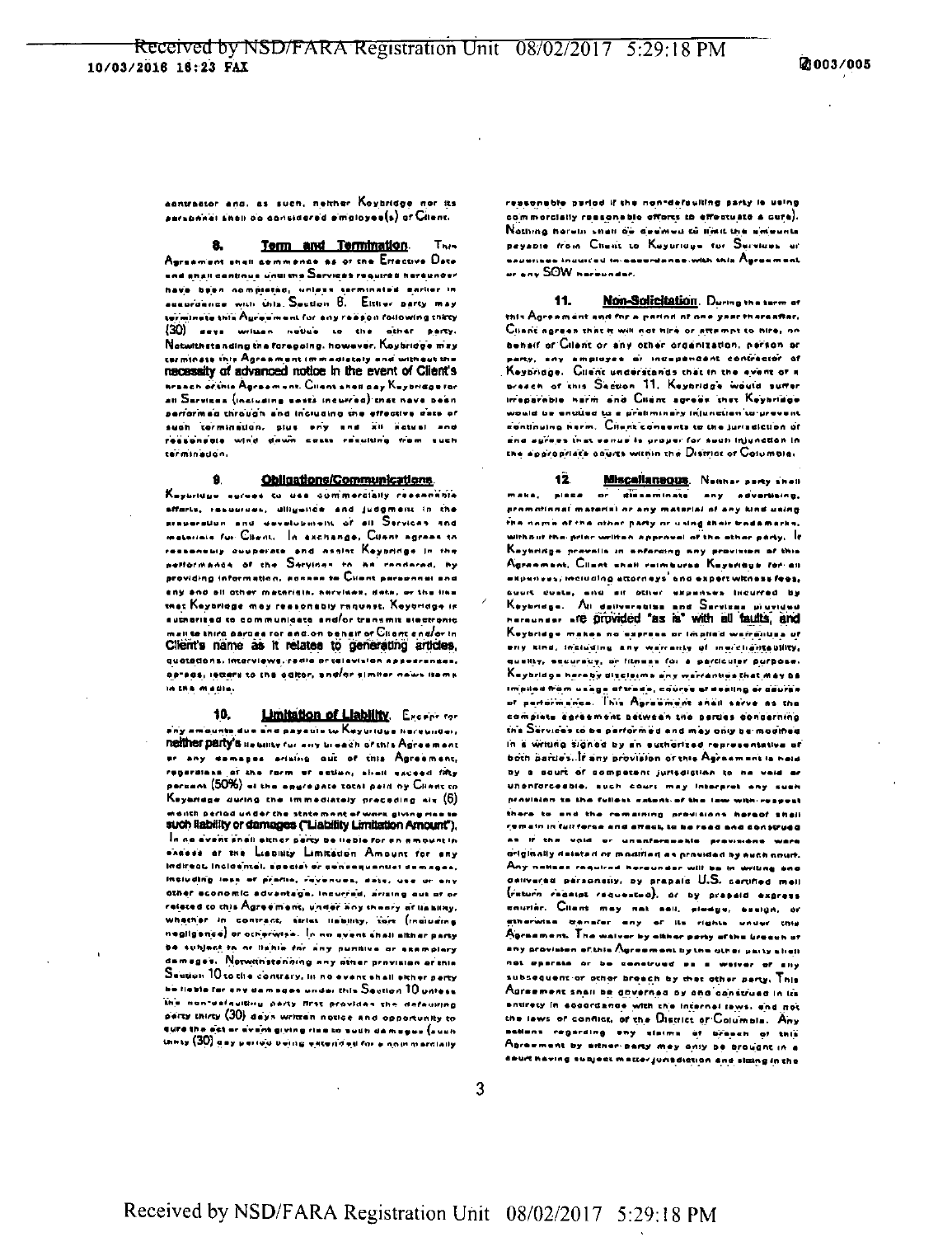District of Columbia. Any terms and gondidons which are included on Client's purchase order in connection wan this Agreement shall he until end of no force and STECS unless supressly accepted in writing. This Agreement contains the entire agreement hetween the perties and supersedes all orior agreements by sou hatween the parties, whether oral or written.

#### Op-Ed Specific Terms. (APPLICABLE ONLY 13. FOR OP-FD SERVICES PROVIDED BY KEYBRIDGE).

Turnareund Time. Kayariage anas use commercially rensonable allors to provide Cilent with a draft of the op-ed within riftedin (15) days from the data Cilens requests the apreal.

b. Additional Editing, Inclusive within the drafting/preparation of the op-ed by Keybridge, plus up to three (3) edditional hours of edits thereto. Ail time in necess thereof shall be billed at Keybridge's then pravailing (hourly) elling rate.

Execution. Except in cases where Kayandga-has-ngrand in rannur signatorias, rha-Clinnt aboli be selely responsible for providing a signatory for the op-ed within thirty (30) days of Keybridge's delivery of the initial draft of the name to Cliant.

 $14.$ Broadcast Specific Terms. (APPLICABLE

#### ONLY FOR RADIO INTERVIEW TOUR SFRVICES PROVIDED BY KEYBRIDGEL.

Avellebility of Spokesportson, The Client shed we salary responsible for causing a spekasperson to be available for each radio anglur Lelevision interview agazed by Kaybridge. It the sustangerson is not available for an interview pooked ay Kayarlaga, the interview shell, nevertheless, be counted towards the animpletion of the  $\bar{T}_{\texttt{out}}$  regardless of whether the interview is successfully rescheduled.

BLEARWACLASH, THIS CHEMI SEPETE to provine Kaynring's a Blackout List detailing the detecand times during which a Citent spokesperson will be IThousilania. The Blackout List must be provided in willing to Kayhrings at least 24 hours before an Interview in bonked in order for that interview not to be counted towards the completion of the Tour.

Guaranty, Keybridge guerentees thet is will book the cilent spokesperson on a minimum of five redio and/or television interviews. In the event thet Keyaridge is unable to book five interviews, then<br>Keyaridge ahall welve 20% of its fee if only four interviews are booked; 40% of ise fee if only shree. interviews are beaked; 60% or its rea ir anly two interviews are booked, and 80% or its ree if only one interview is booked. Keybridge's waiver of the same shall be the Client's sole and exclusive remedy.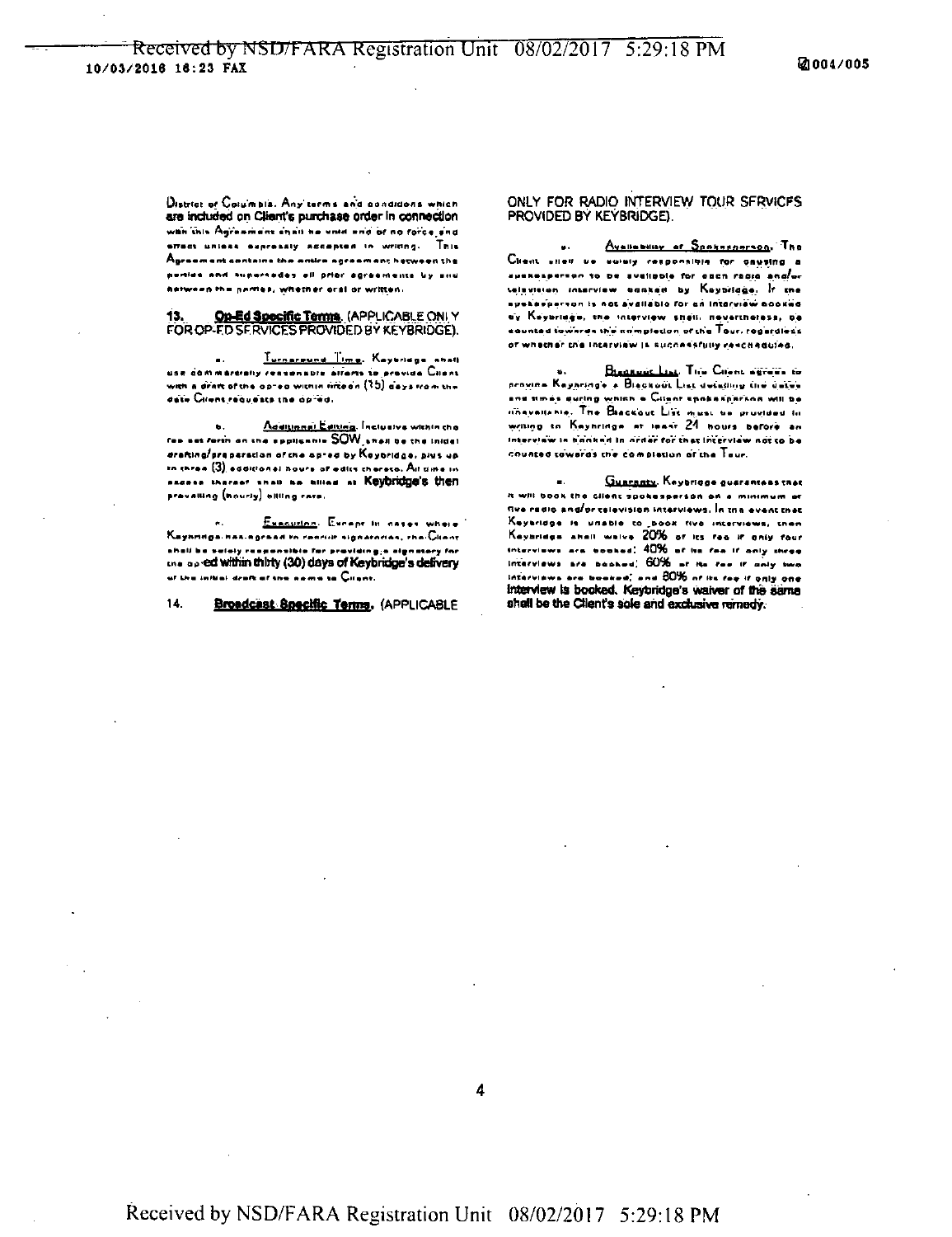@005/005

#### STATEMENT OF WORK #1

Keybridge shall provide such of the following Services as Client may from time to time **SERVICES:** request.

#### **Services and Fee Schedule**

 $O_p$  -E  $\alpha$ \$5,000 \$2,000 Op-Ed Syndlession \$2,000 Op-Ed Allianos Development Earned Madie Retainer (6-month) \$12,000 Earnan Madia Rosalnor (single month) Blog Contant Reseiner Social Media Retainer \$3,000 Press Release  $$5,000$ Intographic \$1,000 Lazor to the Editor Lauar to the Editor Campaign (4 or more LTEs) \$2,500/mnnth \$3,000 Redio Interview Tour (5 interviews) \$5,000 Specialty Redio Tour (5 Interviews) Redio News Rejecte \$3,000 \$3,000 Redio Puntle Service Announcement Graphic Dasign  $$150/$ heur Web Programming  $$150$ hour Mine Writing

 $$10.000/m$  prth  $$4,000/m$  onth  $$3,000/m$ \$4.00/ware (\$500 minimum)

Kaybridg's Communications, LLC N Man aging Dire Data: 10/03/2016

 $\ddot{\bullet}$ 

 $\hat{U}$ 

Gu. ac Government Arrairs, Inc.

 $Name:$  $G_{\cdot\cdot}$ 

 $T_{\rm true}$  :  $Danc$ : 16